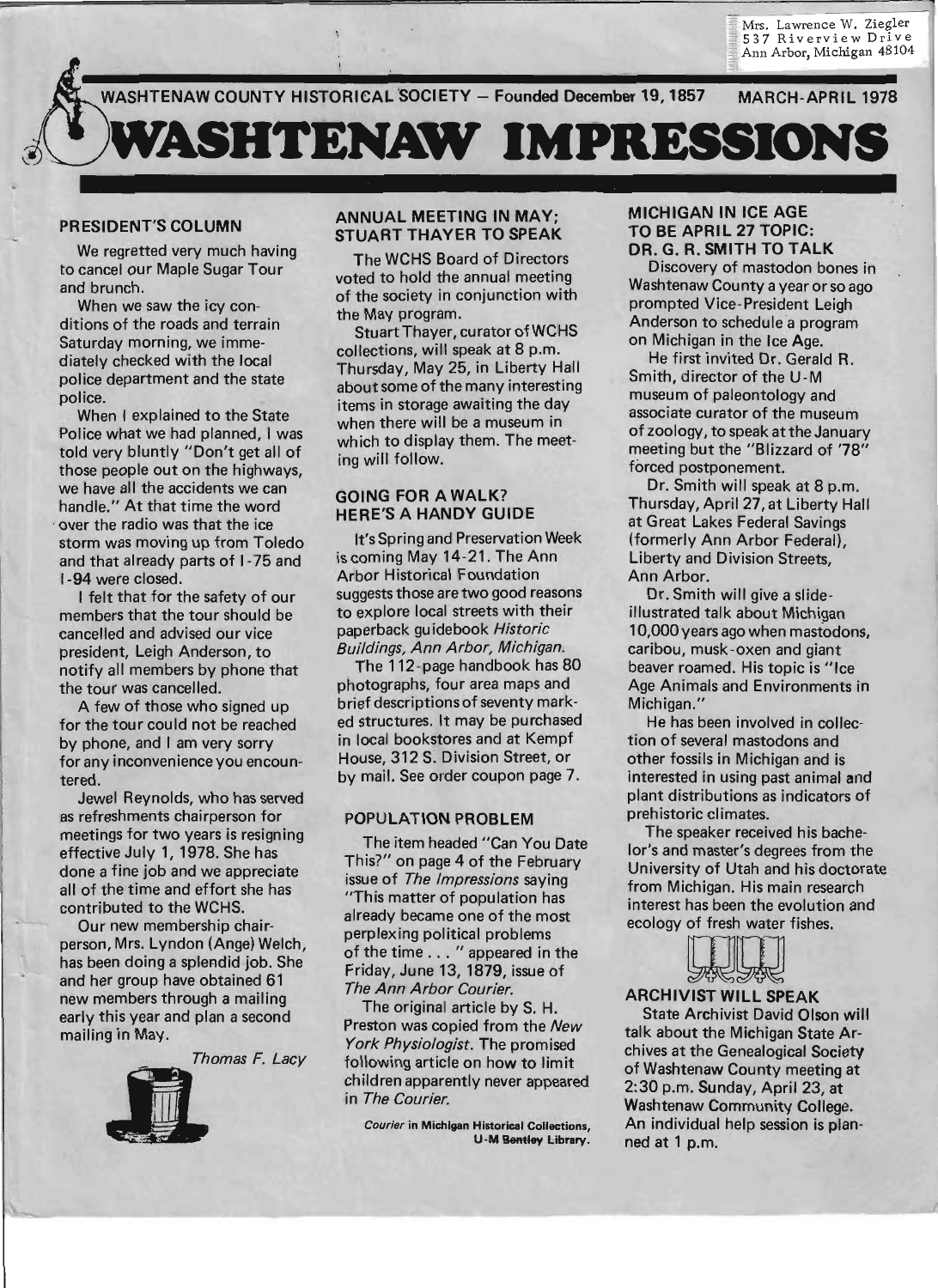### **THE OLD CHICAGO ROAD**

## **HIGHWAY WELL LOCATED BUT HARDLY SUPER!**

Grazing animals and Indians played a part in locating the old Chicago Road, now US-12 or Michigan Avenue, across southern Michigan and they did exceptionally well with it.

That opinion was expressed by Herbert H. Bartlett, a retired highway engineer who has worked for all levels of government including the Michigan State Highway Department and the Washtenaw County Road Commission. He has spent thousands of hours locating and mapping the Great Sauk Trail and the old Chicago Road which followed the trail approximately though not completely.

Bartlett spoke at the February WCHS meeting about the trail and early military road laid out in 1825, twelve years before Mich igan became a state. He illustrated his talk with large-scale U.S. Geological Survey maps on which he has traced the whole route. He worked from copies of Farmer's engravings of the survey route and carefully transferred it to the larger scale maps with the aid of his "trusty" slide rule.

His account suggests that the road was not a lot better than the trail. Instead of potholes and such things as the Zilwaukee Bridge on 1- 75, travelers on the old Chicago road had to dodge stumps in the right of way and couldn't ford around the Calumet River mouth near Chicago when the waves were high on Lake Michigan.

From a smaller scale map, he pointed out how the Great Sauk Trail was a link in a transcontinental system of trails from Quebec to the Pacific Coast.

The trail from Quebec down the north bank of the St. Lawrence River and to Detroit was called the Montreal Trail. Travelers could cross anywhere along the Detroit or. St. Clair Rivers and find connecting trails, he said.

The Sauk Trail ran across south-



Courtesy Saline Area Historical Society Archives

This is the old Chicago Road, now US-12, as it went west out of Saline past the old Schuyler Mills (now Weller's), about 1911. Much of the road didn't look this good in earlier years Bartlett says. In some places, the stumps were not even all removed from the roadway.

ern Michigan, around the foot of Lake Michigan and to the Mississippi near Moline, Illinois. There travelers could choose one of several trails to the west coast, all part of the same transcontinental system, he said.

Concernig the "foot" of Lake Michigan, he noted that the French called the southern end of Lake Michigan the "head" because they were looking at it from the 500.

Another disconcerting thing from our viewpoint is that Upper Canada is Ontario. It's upstream, up the St. Lawrence River. Windsor is in "Upper Canada".

"I have never been able to satisfy myself as to where the Great Sauk Trail got its name, but it was obviously named by white people. I think it was because it penetrated into Sauk country on the other side of the Mississippi River and the Sauks used it for their forays into the eastern part of the country when they were under attack at various times by the Iroquois or perhaps others.

"You might say they were war trails. Later they had the white man for a whipping boy, but long before the white man got here, the Indians were running each other , off their hunting grounds. If they wanted it and had enough people to take it, they did. I don't think they have too much to blame the white man because they were doing the same thing among themselves.'

The first known location of the Sauks was around Saginaw, which got its name from a corruption of "Sauk". The Sauks, not an especially large nation, moved around a lot as other Indians did. Later they were in Iowa.

The Sauk Trail was not just one trail, he believes, but a corridor of trails. An Indiana farmer once stood and pointed out exactly where his grandfather told him the Sauk Trail went. He was probably right, Bartlett said, but so were others who pointed out other locations.

Using his maps, Bartlett traced the old Chicago Road from its beginning at Grand Circus Park in Detroit to Chicago. While it follows the Sauk Trail approximately, it isn't anywhere near as closely as some writers on the subject claim it did, he said. Sometimes it was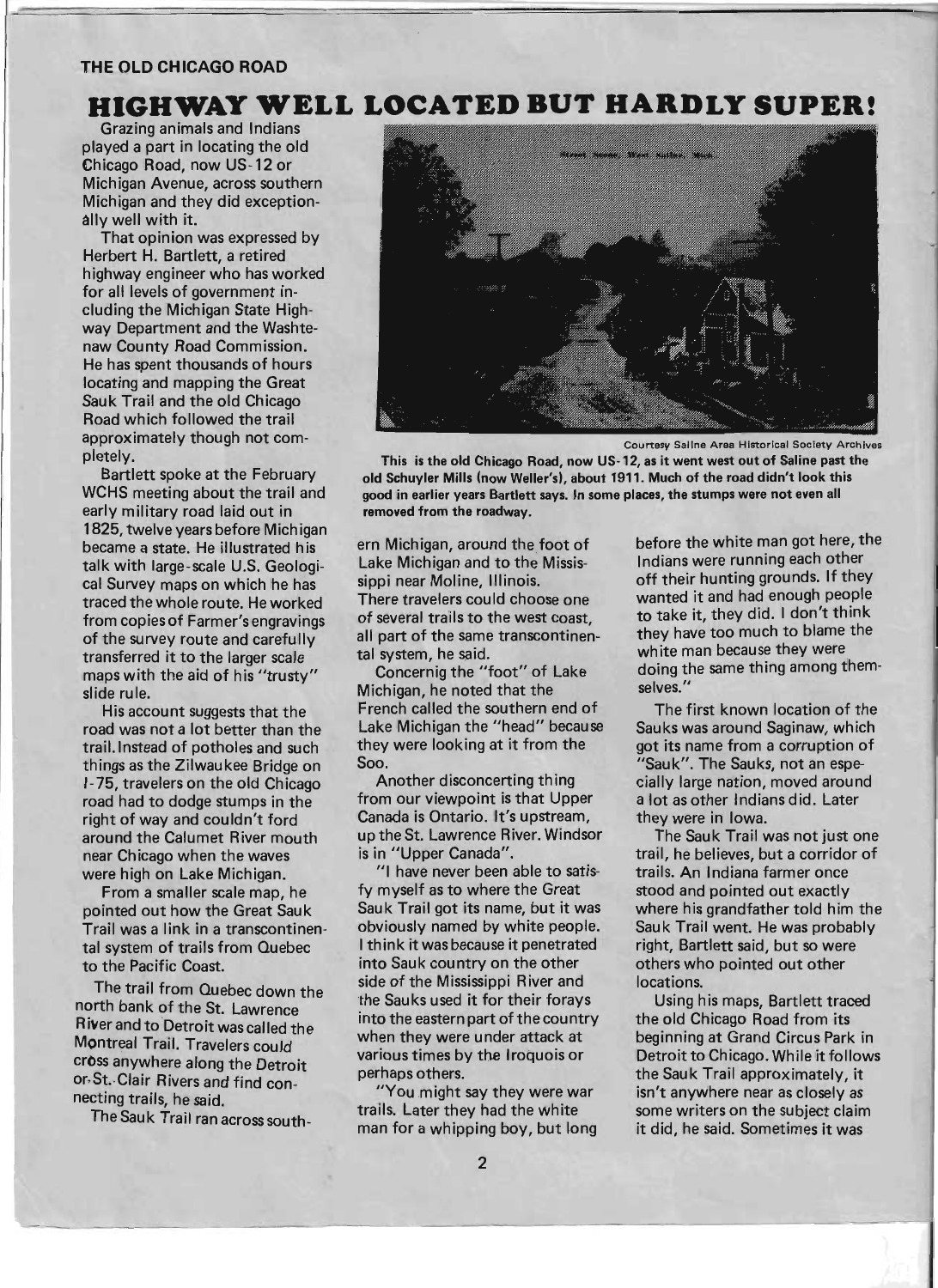a mile off, however, the people who located it used good judgement, he said.

You can also see in the history of the Chicago Road all the politics all of the pulling and hauling that goes into a public works project, he said.

I ,

1-

The road follows out Michigan Avenue, along the Rouge River to Wayne and to Ypsilanti through the old lake bottom, he noted. Michigan Avenue hasn't been changed. It's a fairly even route. You couldn't ask for much better.

The old lake bottom was heavily forested. I presume the original wheel tracks of the wagons going through there on the trail must have been crooked as a snake because they avoided trees, roots, etc. The trail varies in this section from the later road.

As far as the Chicago Road, you have the surveyed route, then you have the route that was built. The builders didn't always follow the surveyors. Finally, you have the route the traffic took, especially around LaPorte, Indiana.

They had already established a pretty good route in Indiana they didn't have to go everywhere the surveyor told them to. They took off across the prairie where they wanted to.

Then, too, Tecumseh was off the surveyed route. The stage- . coaches had a lot of passengers who wanted to go there, so they turned off at Saline and came back to the Chicago Road at Cambridge Junction over another Indian trail. They took the stage route, so to speak. There was another detour at Coldwater, he noted.

Back at Ypsilanti, he noted the trail went along the original course of the Huron River which is now submerged in two artificial lakes {Belleville and Ford Lakes}.

"I think the first mill west of Detroit was in what is now one of these lakes. Although I have not completed my research on that, I think it was where the old lake beach intersected the river. That was a shallow place with a swift current. I think they had just a



Courtesy of Herbert H. Bartlett Herb Bartlett, 87, was a waterboy on this sewer project on East Chicago Street, Coldwater, in the early 1900's. White oak logs, originally put in a low place on the right- of-way of the old Chicago road, were uncovered. Workman is unidentified.

simple surface wheel of slightly different construction than the regular undershot wheel.

Concerning the survey, the government had decided it was desirable to have a military road from Fort Wayne in Detroit to Fort Dearborn in Chicago. They hired commissioners. I have found several roads that had one or more of the same commissioners, so I think that they had an "in" with the government.

The three commissioners for the Chicago Road were James McClosky, Jonah Baldwin and Laureat Durocher. The commissioners went out with horses and wagons and decided where the road should go.

They hired Orange Risdon to  $d$ o the actual survey  $-$  run the lines, set out the stakes, blaze the trees and so on. He was a very wellknown and talented surveyor, originally from New York state.

The contracts for building it were let out in quarter-mile

sections, sometimes to farmers along the way. Some builders did as little as possible to allow a wagon to pass. They didn't even get all the stumps out of the middle of the road.

"I have another map here  $-$  a copy of Farmer's engravings of a few of the original notes. After the survey was completed, the original notes were put in an iron box and sent to Washington D.C. In the course of time, Washington sent them to a U.S. engineer's office in Chicago, just in time to be destroyed in the Chicago fire.

"Now if you think locating that route was a simple matter without those notes  $-1$  spent months on it. One very serious error on the survey was that they did not tie the course of the road into the land survey. There was only one section corner in the whole 220 miles of road. There was nothing to go by except stream crossings.

"When they crossed a stream, anywhere from the St. Joseph River to a little brook, they noted it. "

By locating those stream crossings on the geological survey maps, I could match them up with stream crossings on the survey. That was the only thing to go by. It violated every rule of survey but there was no other recourse because the notes were destroyed.

Another thing I had to contend  $with - they used a chain that was$ not strictly accurate. Those old surveyor's chains had a way of stretching. Because of that you get a number of blank spots, and stream crossings and milestones don't always jibe."

In Bridgewater township, the survey route left the Sauk Trail and went up to what was later known as Raisin Basin. There was a natural pond there and I think that Risdon must have pointed out it was a good location for a mill. The survey route returned to the Sauk Trail just before it entered the Irish Hills.

"Now there was a very prominent man down in Tecumseh who wanted the road to go through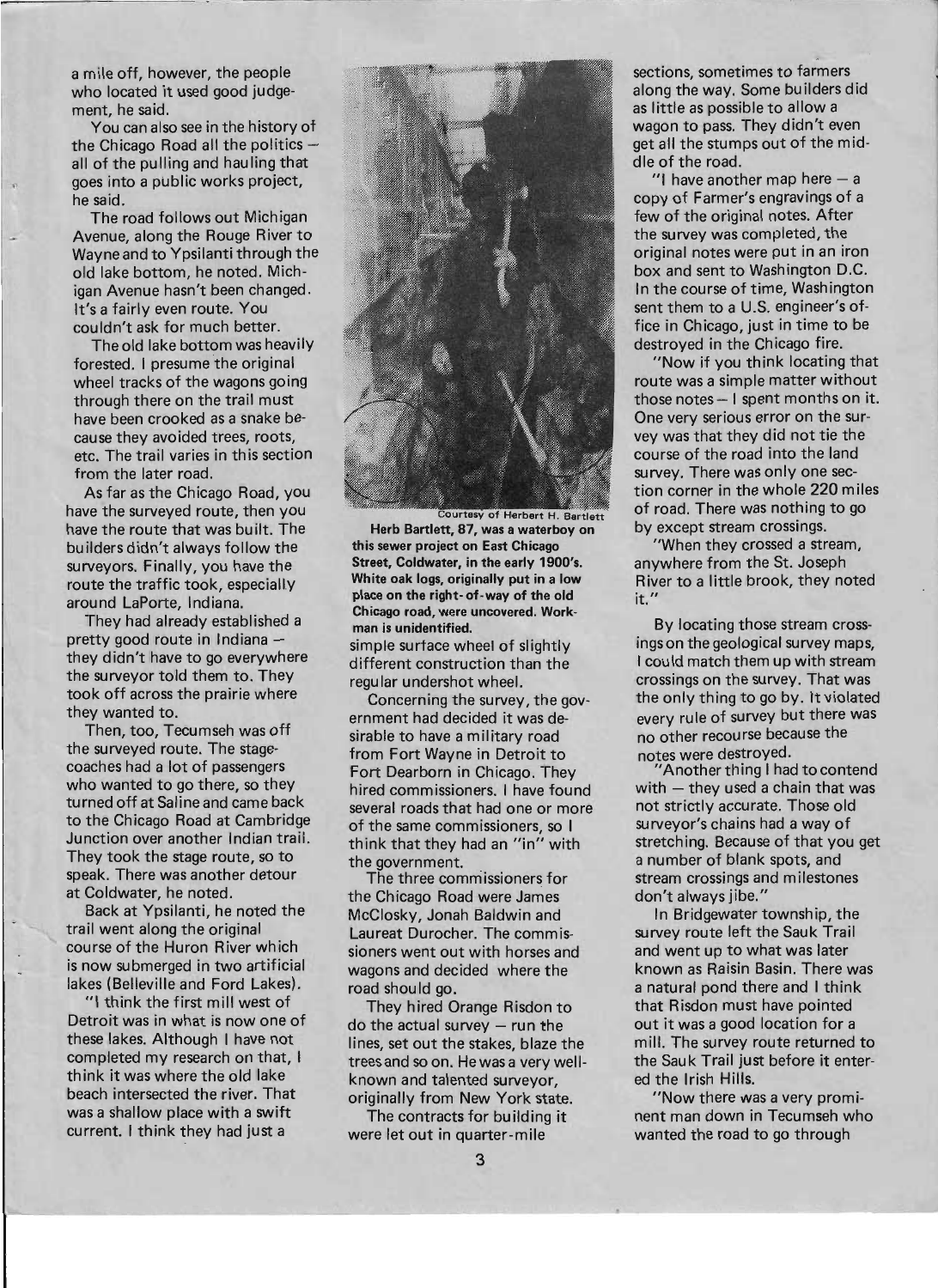there. He was related to an Army general in Washington and he brought influence to bear.

He didn't succeed but they split the difference and moved the road down to Clinton. "That's more political skullduggery that took place even before the road was built."

They had problems in the Irish Hills. Incidentally, if you know where to look, you can see the course of the original road. There is one place where it goes through a farmyard and the farmer's wife has her clothesline on the course of the old road.

In Hillsdale County, east of Quincy near the Branch County line, was em old tavern building of special interest to me. At one time my great-grandfather Hall was the proprietor.

It has recently been restored. I had the privilege of going through it. It had hand -split laths and joists of sapling. It was a mess to see the construction of it, but it stands there today, after 140 years or so, just as sound as it ever was. The two-story former tavern on the north side of the road is now painted canary yellow with brown trim.

At Coldwater, where I was born and raised, if you go up in the cemetery, you can see from there why they went where they  $did$ it was the logical place to locate a road."

The road goes by the old Fisk mansion "1 used to go out there and run around the quarter-mile track where 'Dan Patch,' the famous turn-of-the-century trotting horse, raced."

Beyond Coldwater the road turns southwestward through Sturgis to White Pigeon and the state line.

"When they got the road built to the state line, President Jackson stopped it. Indiana had already been admitted to the union and he established a policy that no federal funds would be appropriated for use in states that were already organized. Those states had to build their own roads."

Indiana surveyors used the survey but the roads were farm and market roads, not through roads. The road went down to LaPorte. It left the Sauk Trail in a good many instances.

The literal Hoosiers did not want to have anything to do with the French, so they changed the name "LaPorte" to "Door". It was later changed back.

The reason for the name came from this situation: The area is largely prairie but: nearby there were two arms of a forest which almost came together. The prairie opening between them was "Ia porte". It was only a few rods across. The Sauk Trail went through that opening and crossed into Illinois at the little town of Dyer.

"From my observation, Indians were not fond of traveling in the  $forest$  - there was too much they couldn't see. They liked to skirt along the edge of the forest where they could see out but others couldn't see them," he said.

The Chicago Road digressed from the trail and was located south of "the door". It went near Chesterton, Indiana, and thence to the Lake Michigan beach.

Near Chesterton was the historic Bailley Trading Post. Bailley was an up - and - coming fur trader from the Soo to New Orleans. His log house, now covered with clapboards, and the old fur sheds are still there. The state of Indiana is restoring them.

A relative of the Bailleys, Frances R. Howe, has written a book about the trading post, The Story of A French Homestead in the Old Northwest. It is published by the Duneland Historical Society of Chesterton.

The Ch icago Road stayed on the beach, then unencumbered with Gary and Whiting. The beach near the water was like pavement. although just back of the beach it was practically impassable.

The survey followed the beach all the way around to Chicago and Fort Dearborn, crossing the Calumet River. The river meanders

around and has two mouths. It is mostly swamp and it carried quite a load of'silt into Lake Michigan where it formed a moonshaped reef.

 $\lambda$  $\overline{a}$ "-

The river was so deep that emigrants and stage coaches couldn't cross it. Using a little Yankee ingenuity, they waded out to this reef and followed it around the mouth of the river until they got back where they could wade back to shore again. When the waves were high, they were stuck.

The book about the Bailley trading post tells of all the Indians who went through the front yard on their way to collect annuities at Fort Malden south of Windsor, Ontario, at Amherstburg.

The British thought that if they retained the friendship of the Indians they might regain the territory. As you know, it didn't work.

It's remarkable how well the trail is located. It always follows the sunny side of any ridge where the sun will melt the snow and dry out the ground first.

Some student reports he has seen tell how the trail always followed the watersheds. The shoreline of a river is not a watershed, he noted, but it followed the best, shortest practical route. When it did follow a watershed there was a  $reason for it - the fewest number$ of streams to cross, the land higher and dryer, etc.

Early settlers used the trail before the road was built. They said there was so much traffic on the trail that at times the horses of one team had their noses over the tailgate of the wagon ahead.

He had copies of other maps, including one of Michigan especially for German settlers, and the first map he knows of that shows the Sauk Trail. It is of Marquette's route from Lake Michigan down the Mississippi **to. Novement** and back. On his return he followed a portion of the trail. The rather odd looking map was prepared from information supplied by Marquette on his return.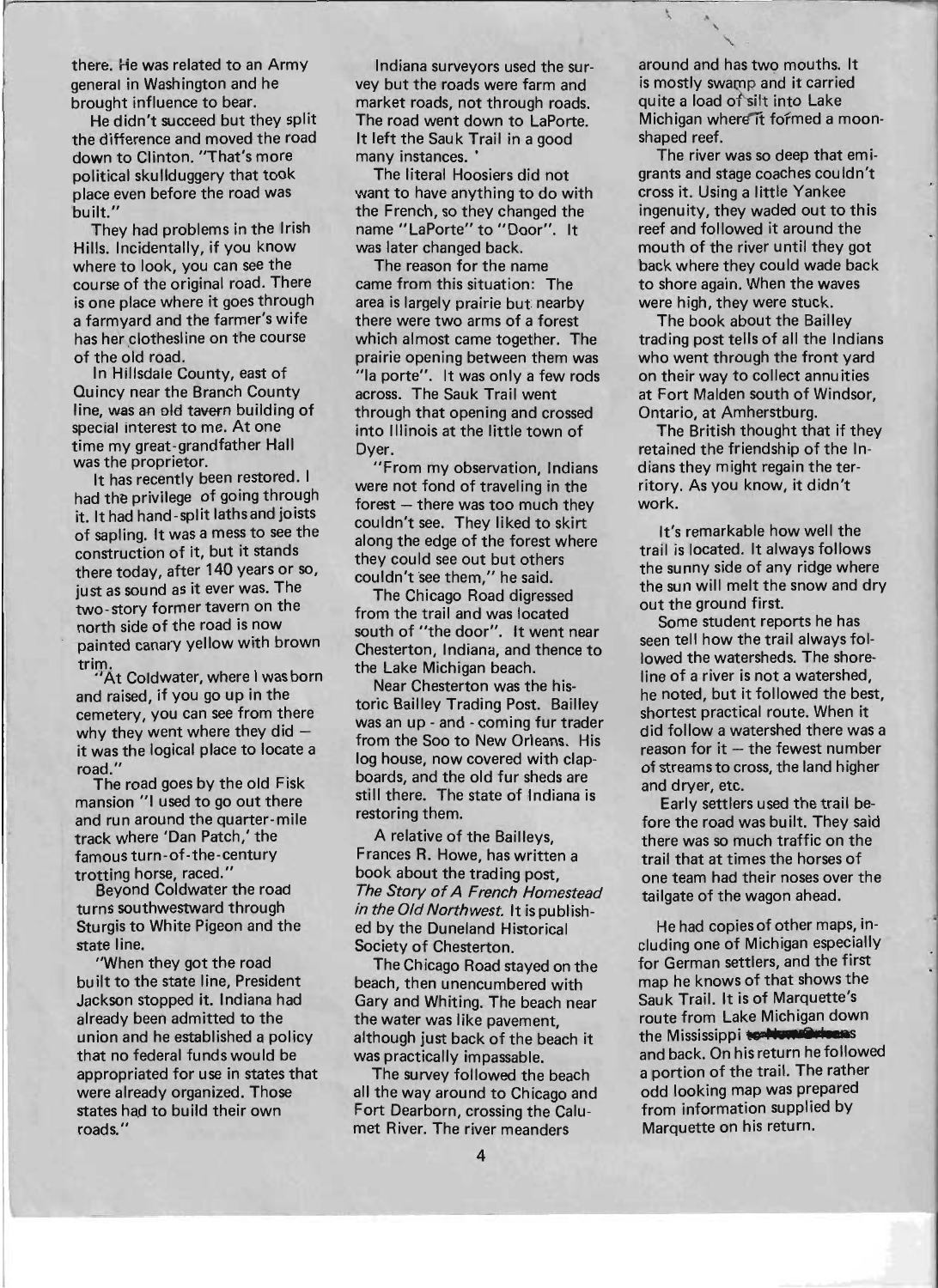# **AH-H-H MAPLE SYRUP Sutherlands Make It Right In Their Own Yard**

Few wou Id associate Washtenaw County, center of higher education, space and computer research and industry with the making of one of the oldest forest products discovered by the Indians-maple syrup-but it can be and is made here.

In earlier years a number of farmers with hard maples in their woodlots made syrup and sugar, some of them on a commercial scale. Nowadays only a few persons make it here, mostly as a hobby. WCHS had planned to visit one of these operations Saturday, March 25, but the trip was canceled at the last minute because of warnings of an approaching ice storm.

Roger and Mary Sutherland of 5488 Warren Road, Superior township, who make syrup on a small scale in their yard as a family hobby, planned to discuss and demonstrate syrup making.

When the Sutherlands built their new home in the country in the mid-sixties they found several large maple trees which had been planted there in a row many years ago. Also nearby was an eyesore-the ruins of an old stone basement of a former house, filled to overflowing with junk with a fairly good sized tree growing in the center of it.

They worked all summer in spare hours taking trailerload after trailerload to the dump until the amazed attendant there asked, "Where is all this coming from?" Along with old refrigerators, TV dinner trays and Wesson oil cans was a lot of molten glass from when the old house burned.

After much labor they turned the old basement dump into what is probably unique in maple syrup boiling places-a sunken wildflower garden and patio with roof- sheltered fireplace.

They had never made syrup before. For their first attempt they used a copper washboiler



Anne Sutherland (a few years ago) tasting sap as it comes from the tree. In background Peter (bending), Ellen and Steve.

on a metal stand and built a fire under it. A windstorm came along and blew the whole thing over.

Then they built a chimney and roof over a corner of the basement and got an old wood cookstove from Mary's folks. More recently they have extended the roof and bu ilt a fireplace especially adapted to boiling sap. They boil in a 20-quart flat pan of stainless steel. They hope to add a second pan next year to make better use of the heat.

From their study and experience, the Sutherlands wrote an article, "Maple Syrup-A Family Project," which appeared in the Michigan Botanist in January 1975.

In the article they quote Henry R. Schoolcraft who described the spring ritual as "a sort of Indian carnival ... a season of hilarity and feasting" in The Indian Tribes of the United States, 1884.

The Indians used pots of birch bark or hollowed out logs and

made the sap boil by throwing in red- hot stones. Another report in The Maple Sugar Book, 1970, by Helen and Scott Nearing, says Indians sometimes converted sap to syrup by allowing the sap to freeze overnight and throwing off the ice which reportedly leaves concentrated syrup.

(The Nearings however have found that sap ice probably contains about one-fourth as much sugar as unfrozen sap.)

While early settlers learned the technique from the Indians they invented many innovations. They found that boring holes and inserting spiles instead of gashing the trees as the Indians had was much less wasteful. Use of iron kettles and sap buckets of wood or metal also increased the efficiency of the operation.

To early settlers maple sugar was a godsend. Cane sugar was imported and expensive. It was produced mostly by slave labor to which some persons conscientiously objected. Further the political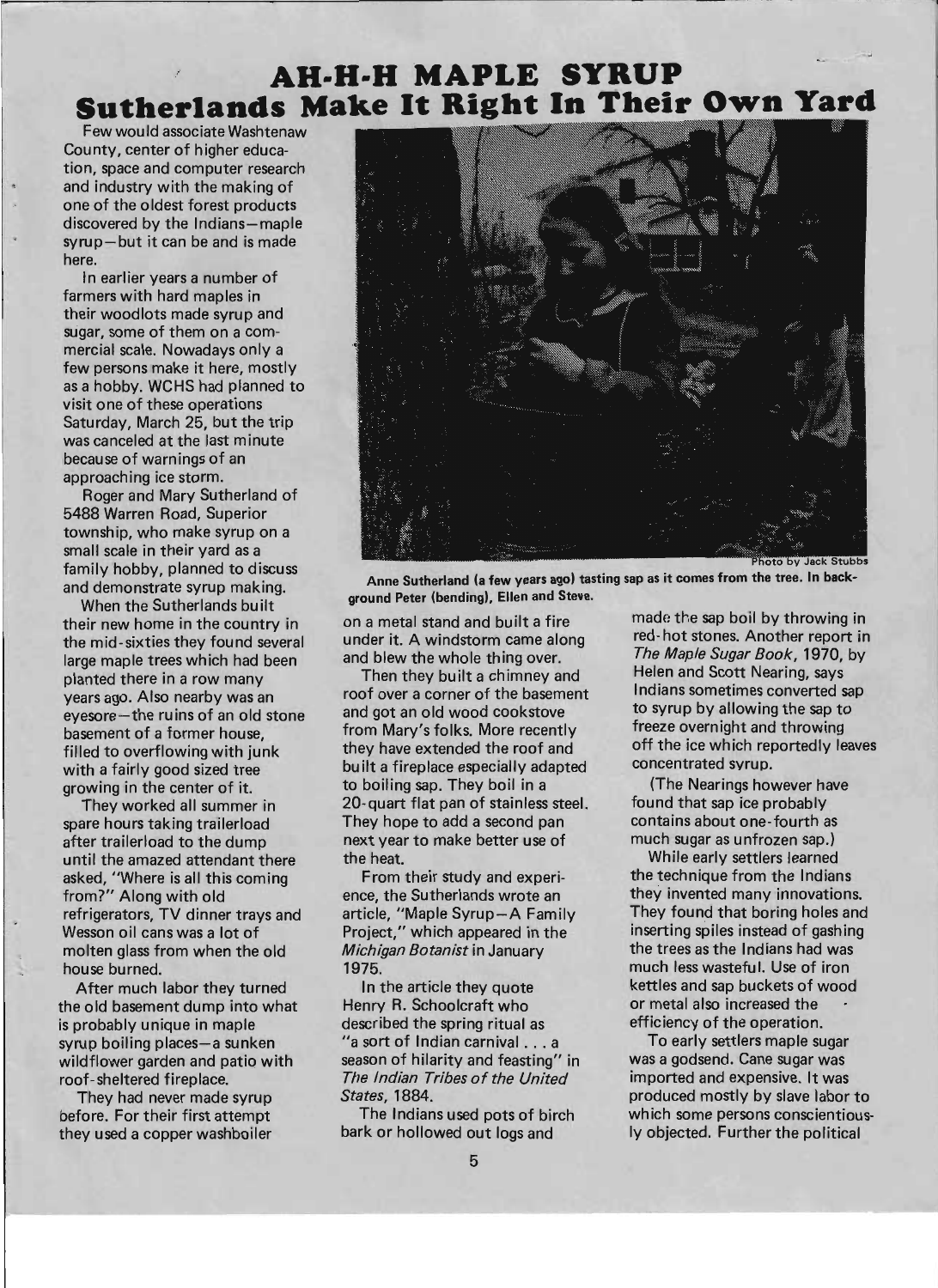break with England intensified the colonists' desire to be selfsufficient, the Nearings note. The colonists could make their own maple sugar in their own backyard.

Maple sugar was the standard sweetener of many in this country until about 1885 when cane sugar began to undersell maple, according to the Nearings. After that emphasis in maple production shifted more to syrup. Maple production generally qeclined after 1918.

Michigan has generally ranked fourth or fifth in annual production in recent years behind Vermont, New York, Ohio and Pennsylvania and ahead of New Hampshire.

A 1970 report from the Michigan Agricultural Experiment Station on Lower Peninsula syrup production said "In 1949, nearly 3,000 farms in 68 Lower Peninsula counties realized some income from maple syrup, but between 1949 and 1964 the number dropped to 810 farms in 63 counties.'

The 1970 report predicted possible further drop although the Sutherlandsthink renewed interest in early Americana, natural foods and such may stimu late interest.

Irvin McFarland, area forester, says potential for maple syrup production in Michigan is great, especially in northern parts of the state. The U.S. Government Maple Sirup Producers Manual says Michigan has one-fifth the total stand of maple trees in the U.S.

"Of the several species of maple trees growing in Michigan, the two most commonly selected for sap are sugar maple (Acer saccharum) and black maple (Acer nigrum). Sap may also be obtained from red maple (Acer rubrum) and silver maple (Acer saccharinum), but the sap has lower sugar content and yields an inferior grade of syrup, especially after the buds swell, the Sutherlands note. The latter two species bud earlier than the former two.

However, the silver maple is



Photo by Jack Stubbs

Sutherlands boiled down sap on an old cookstove in their sunken patio. They now have extended the roof around the corner and boil on a fireplace. Shown (left

to right) are Steve with Mr. Sutherland and Peter stoking the fire.<br>sometimes tapped early because followed by a per its sap flows more freely than the sugar maple at first. The box found. elder (Acer negundo) is also The Sutherlands like to tap reported suitable for syrup but the before the first thaw of spring, Sutherlands have had no experi-<br>because the first run is the best. ence with them. One year they got sap in late

there is a wide variation in sugar February or March. This year content from one percent to as their first flow was March 14.<br>much as 12 percent. Tree genetics. The tap should be located at much as 12 percent. Tree genetics, size of crown, height, age, seasonal a spot on the trunk about two to conditions and general health of four feet above the ground. Drill<br>the tree all probably contribute. a hole with a 7/16 or 1/2 inch the tree all probably contribute. they believe. bit approximately two to three

trees with a trunk diameter of angle to facilitate flow. Taps on at least 10 inches three feet the south side tend to produce above the ground, some say 12 more sap. inches diameter. Such a tree Collection spouts called "spiles" would take one tap. One additional are inserted and tapped lightly tap may be made for each six inch into the holes. Spiles may be increase in diameter. **purchased or made from hollow** 

tree, some trees have been tapped suggest. Where plastic tubing is in certain commercial sugar used, a special plastic tap is used. bushes almost continually for 150 Collection containers can be years with the trees still showing any type of bucket or plastic bag. growth, the Sutherlands noted. If open buckets are used, they

flow anytime after they have lost and debris. The Sutherlands their leaves until well into spring improvised covers from large each time a period of freezing is squares of plastic secured with

followed by a period of thawing,<br>government researchers have

Within the sugar maple species. January but it is more common in

The Sutherlands advise choosing inches deep, on a slightly upward

While overtapping may harm a sumac or elderberry stems, they

Maple trees will produce sap should be covered to exclude rain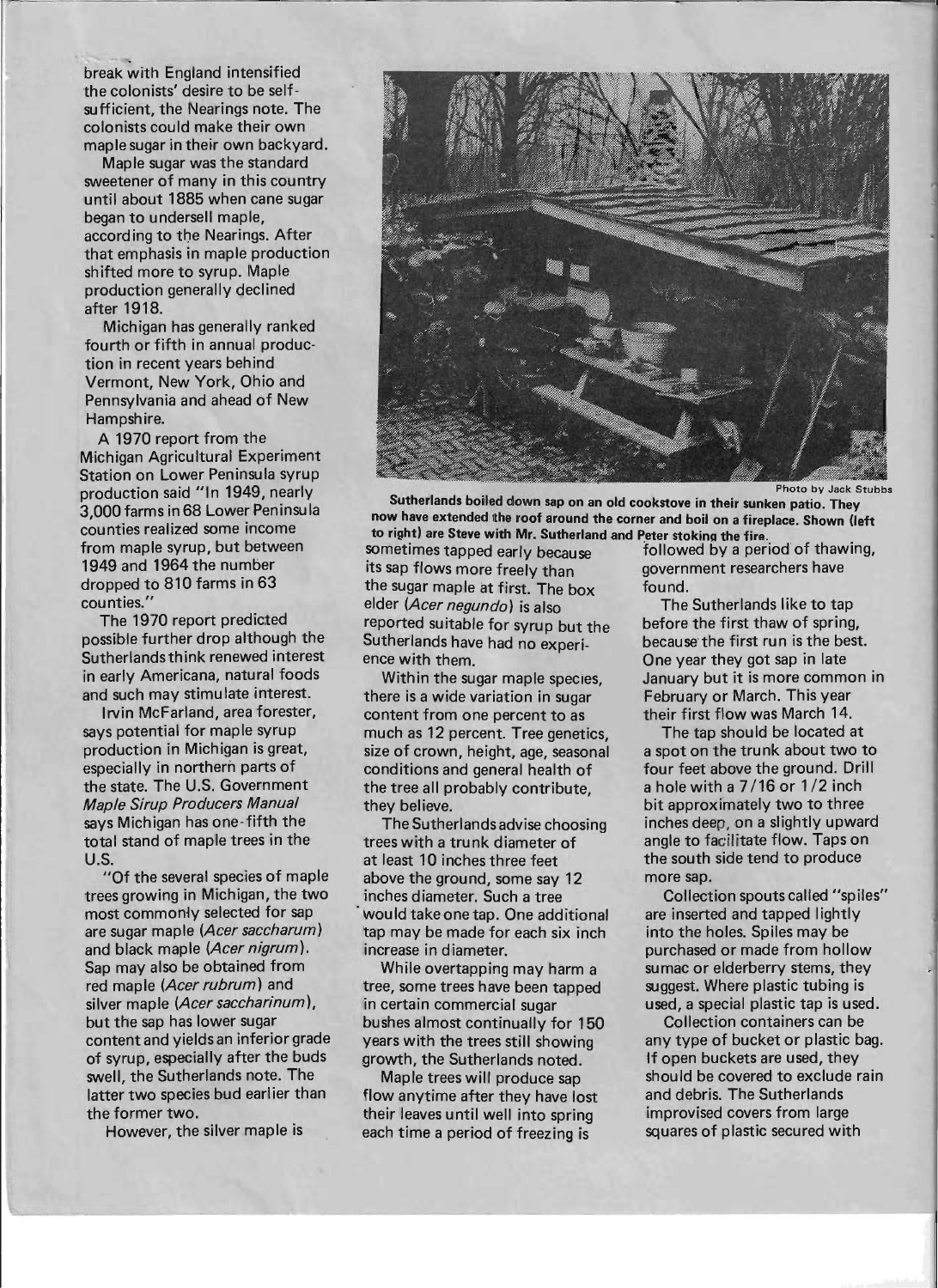heavy-duty rubber bands. Commercial producers use galvanized covers.

Sap does not flow every day during the season. The flow varies greatly with weather variation and tree differences. Best flow will occur on days that rapidly warm above freezing in the early morning following a below freezing night, they find. A single tap hole during an excellent flow period may produce one to two gallons of sap per day.

., I •.

Ordinarily, sap should be collected and boiled down as soon as possible to produce the highest quality syrup because bacterial and fungal growth occurs in sap allowed to stand, especially in warmer weather, they advise.

Maple sap at the time of collection is a clear colorless solution, of one to three percent sugar usually, and will not taste anything like maple syrup. Since maple syrup requires a minimum of 65 percent sugar concentration, from thirty to forty gallons of sap will be necessary to yield one gallon of the finished product.

Making maple syrup from sap is essentially concentrating the solution to a predetermined level through evaporation, usually by boiling. (A freezing process is outlined by George R. Lightsey in Mother Earth News, 1974, "Maple Syrup the Cool Way.")

In commercial operation the sap is taken to a "sugar house" where it is boiled in a series of large shallow evaporating pans, filtered and bottled.

The Sutherlands boil the sap in one pan, adding more as the level drops until they have boiled down ten to twelve gallons of sap. During boiling the sap must be skimmed of foam. When the level drops to a little more than a quart remaining, the boiling syrup is filtered through clean wool or linen cloth into a four-quart saucepan and taken into the house to be finished on the kitchen stove.

When the temperature reaches approximately 219 degrees or

seven degrees above the boiling point of water, the finished product is poured into hot sterilized jars and sealed immediately.

Experienced sugar makers can tell by the bubbles but a hydrometer may be used for more certainty. Standard density for maple syrup is eleven pounds to the gallon. Thinner, it will not keep well; if much thicker, it tends to form rock candy in the container.

While most of the Sutherlands sap is made into syrup, it can be made into maple sugar or fudge. One of their favorites is "jack wax" made by boiling two cups of finished syrup to a temperature of 234 degrees Fahrenheit. The syrup is then poured over snow in a bowl and served with a fork to twirl the wax.

If a visitor to the Sutherlands could have been here in earlier years of this century, he could have driven his horse and buggy past several sugar bushes within a few miles in Superior and Salem townships including the editor's grandfathers.

Forester McFarland says that the greatest concentration of beech- maple forest is in the northeast part of the county and extends into Wayne and Oakland counties but that there are pockets of maple widely scattered around Ann Arbor, Saline and other parts of the county.

To the editor's knowledge at least six or seven farms on or within half a mile of Joy Road between Vorhies and Curtis Roads operated sugar bushes in earlier years. Some boiled outdoors in large cauldron kettles, others in

evaporators outside or in sugar houses.

One of these families was the Bolgoses who moved to Plymouth Road, Ann Arbor, in the 'teens and continued to produce syrup there until the land was subdivided and their sugar house badly vandalized.

Other large producers were the Strangs on Cherry Hill Road and Ed Conklin on Gotfredson Road who had 900 trees.

The editor's grandfather, Henry Brinkman, sold syrup to various. customers including Chubb's and Freeman's student boarding houses in Ann Arbor for \$1 a gallon. The going price this year is \$13-14 a gallon.

The Brinkman Sugar Bush operated commercially into this decade. Charles Cole Tower Road, Salem twonship, ar Bush<br>ly into this<br>of 6690  $\frac{1}{\sqrt{2}}$ continues to make syrup.

### SALINE SEEKS PICTURES

The Saline Area Historical Society wants to continue adding to its photographic archives and is appealing to all persons who may have pictures of the Saline area.

They would like to borrow and copy them without harm to the original and at no cost to the owner. Dan Lirones, Saline photographer and society archivist, may be reached at Film Central Ltd., 202-3 W. Bennett Street, Saline, 48176, or by phone, 429-7332. COMBINED ISSUE

The March and April issues of The Impressions have been combined and issued in April. Because of uncertainty about the maple syrup outing date we could not be sure of having it out in time in March.

### BOOK ORDER COUPON

|                | Please send me ________________ copies of HISTORIC BUILDINGS, ANN ARBOR,<br>MICHIGAN. I enclose my check for \$4.35 a copy (\$3.75 plus \$.60 for mailing<br>and tax) totaling \$ ________. Please make checks and money orders payable to<br>Ann Arbor Historical Foundation-Historic Buildings. |          |
|----------------|---------------------------------------------------------------------------------------------------------------------------------------------------------------------------------------------------------------------------------------------------------------------------------------------------|----------|
| Name           |                                                                                                                                                                                                                                                                                                   |          |
| <b>Address</b> |                                                                                                                                                                                                                                                                                                   |          |
| City           | <b>State</b>                                                                                                                                                                                                                                                                                      | Zip Code |